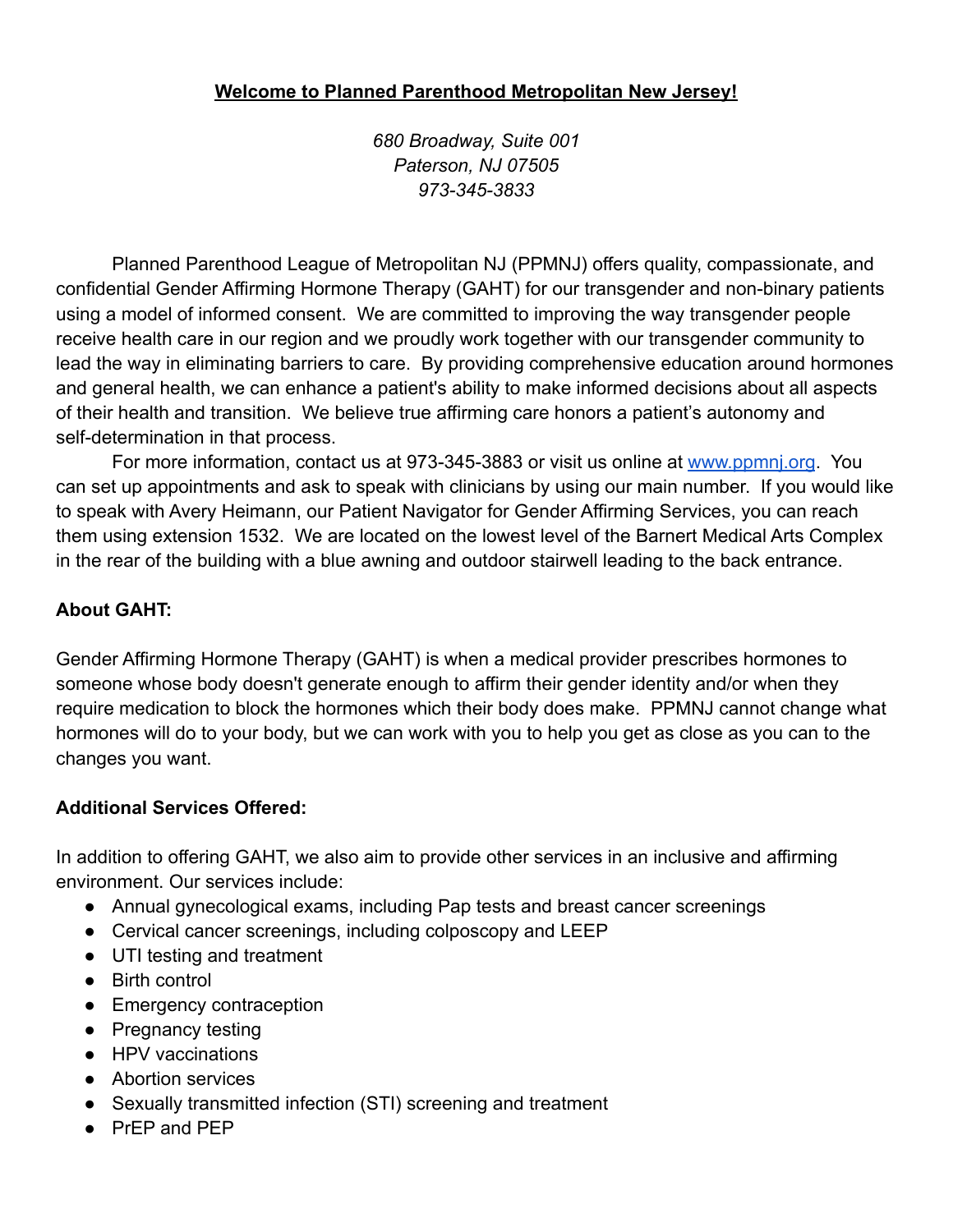## **What to Expect When You Arrive:**

When you visit our PPMNJ facility you will be greeted at reception by our Clinical Assistant. After you are checked in, you will meet with a second Clinical Assistant inside the office. Next you will meet with a Physician Assistant, followed by one or two nurses. Finally, you will meet with Patient Navigator for Gender Affirming Services, Avery Heimann, MA, MEd, LSW (*they/them*). Feel free to ask us any questions at any time; we are here to assist you in any way possible!

#### **Our Process:**

- We conduct appointments in-person at our Paterson location, reviewing a patient's medical history through the informed consent model, performing on-site lab work, discussing lab results, and finally prescribing hormones with regular check-ups to ensure patient satisfaction during their transition.
- Patients are also able to transfer their GAHT from other providers to our center by making an appointment so we may outline our informed consent model with them.
- We see patients ages 18 and older, and for youth we are able to refer to other local providers who can offer Gender Affirming Care.
- Our Patient Navigator for Gender Affirming Services provides referrals to all our GAHT patients for trans-competent providers and community resources.
- We extend Gender Affirming Care to every person regardless of financial circumstance.

#### **Initial Visit:**

During your first consultation, your provider will:

- Assess for pre-existing medical and mental health conditions.
- Discuss the informed consent model.
- Take your history, asking you about your story, journey, how you relate to your gender identity, your support networks, your personal goals for GAHT, and whether you have future plans for Gender Affirming Surgery.
- Review irreversible and reversible changes of GAHT with timeframe estimates.
- Disclose potential risks of GAHT.
- Discuss reproductive life plan and hormone effects on fertility; assess need for contraception.
- Outline schedule of follow-ups with 3 month, 6 month, and 1 year appointments.
- Address tobacco use.
- Take vitals including blood pressure.
- Draw labs on site.
- Provide additional resources through our Patient Navigator for Gender Affirming Services.
- Prescribe hormones.
- Offer injection training if needed.
- Initiate treatment if/when appropriate.
- Remind you when to schedule your next follow-up appointment, typically in one month.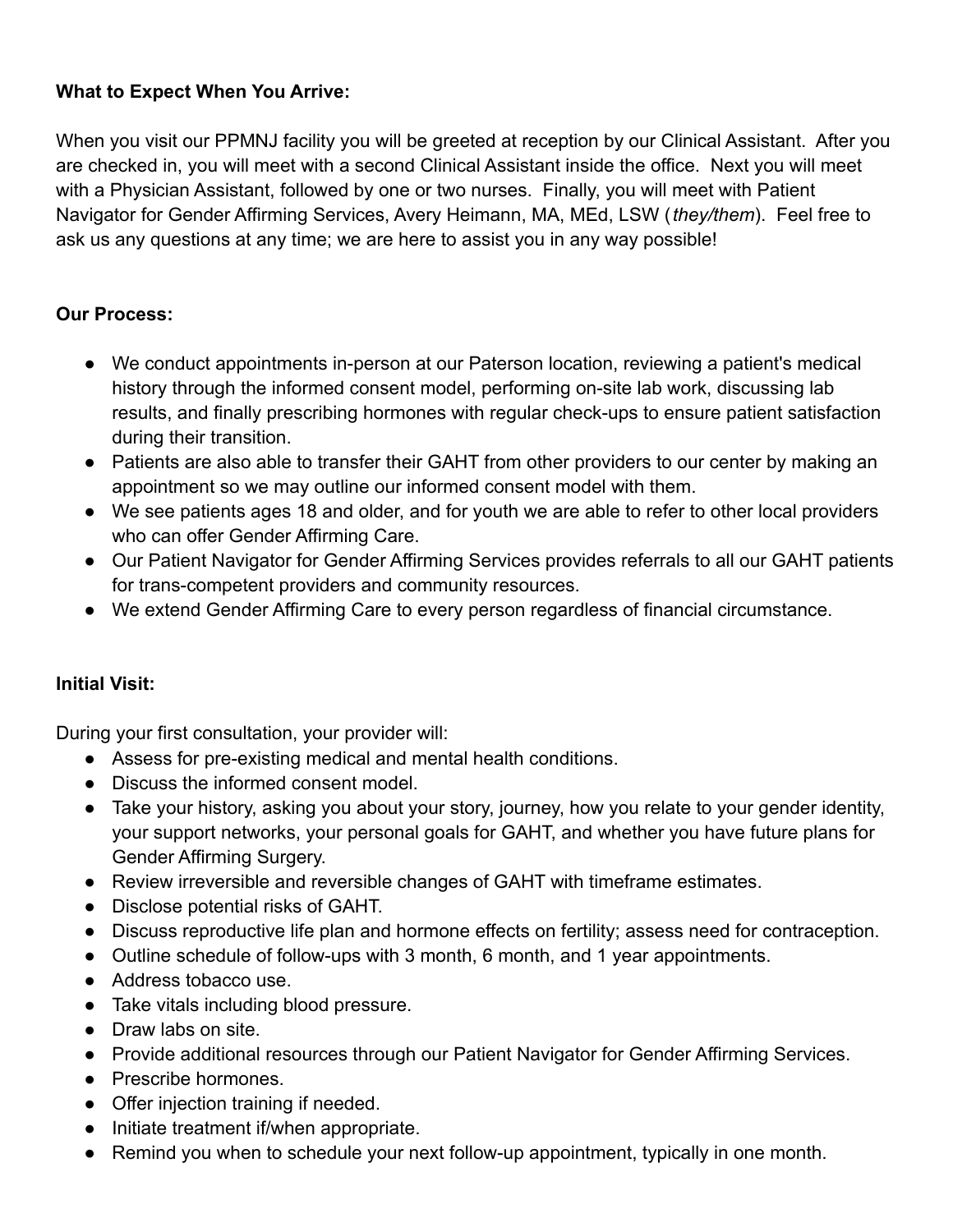#### **Next Steps:**

- Once we have determined it is safe for you to begin GAHT, you will see us for follow-up appointments at 1, 3, 6, and 12 months during your initial year. Hormone therapy is different for every patient, so individual doses, adjustments, types of medications, medication administration, and other factors may vary based on your needs.
- Follow-up appointments for established patients will include taking vitals and blood pressure, lab work, prescribing renewals of medications, and checking in on your transition experience.
- You can prepare questions for your appointments which can be answered by a clinician or by the Patient Navigator for Gender Affirming Services. Some questions might include name and gender marker changes, medication concerns, mental health resources, information about safe tucking or binding, or options for vocal training.

#### **How much will this cost?:**

Payment is due at time of service. We have affordable self-pay options or you may use your insurance if in network. We accept Aetna Health Plan, Amerihealth, Cigna, Emblem Health, Horizon BCBSNJ, Empire BCBS, Anthem/First Health, Meritain Health, Oxford Health Plans, Qualcare, Oscar, UMR, United Healthcare, UHC Student Insurance, 1199 National Benefit Fund, and GreatWest. We do not take Medicaid plans H, I, D, or E and we do not take Medicare.

#### **Insurance and Prescription Information:**

- When initiating a hormone prescription, it may take a little time to get the medication covered by your insurance through a process called Prior Authorization. Prior Authorizations take roughly a week to be approved through your insurance.
- Make sure to check with your pharmacist to see if there are any refills left on your medications. If no refills are left, call our office so we can schedule a follow-up with labs to renew your prescription.
- If you would like to transfer medications between pharmacies, you can sometimes do this with a simple phone call to the pharmacist. For controlled substances like testosterone, we may need to speak with the pharmacy directly.
- Many pharmacies offer free shipping or delivery to your home. There are several pharmacies we recommend for their familiarity with Gender Affirming Care and ensuring these medications are in stock. Recommended pharmacies are included in our resource packet, including Middle Village Pharmacy in Clifton (973-478-0600), Walgreens in Newark (973-849-9386), and Walgreens at Robert Wood Johnson Somerset Hospital (908-947-2667). These pharmacies work exceptionally well with prescription discount cards.
- Prescription costs for GAHT vary, but can range from \$15 to \$60 depending on the medication, dosage, frequency, and supply when using a GoodRx card. It is important to know that even when your insurance covers a medication, it still may be cheaper to pay with a discount card instead.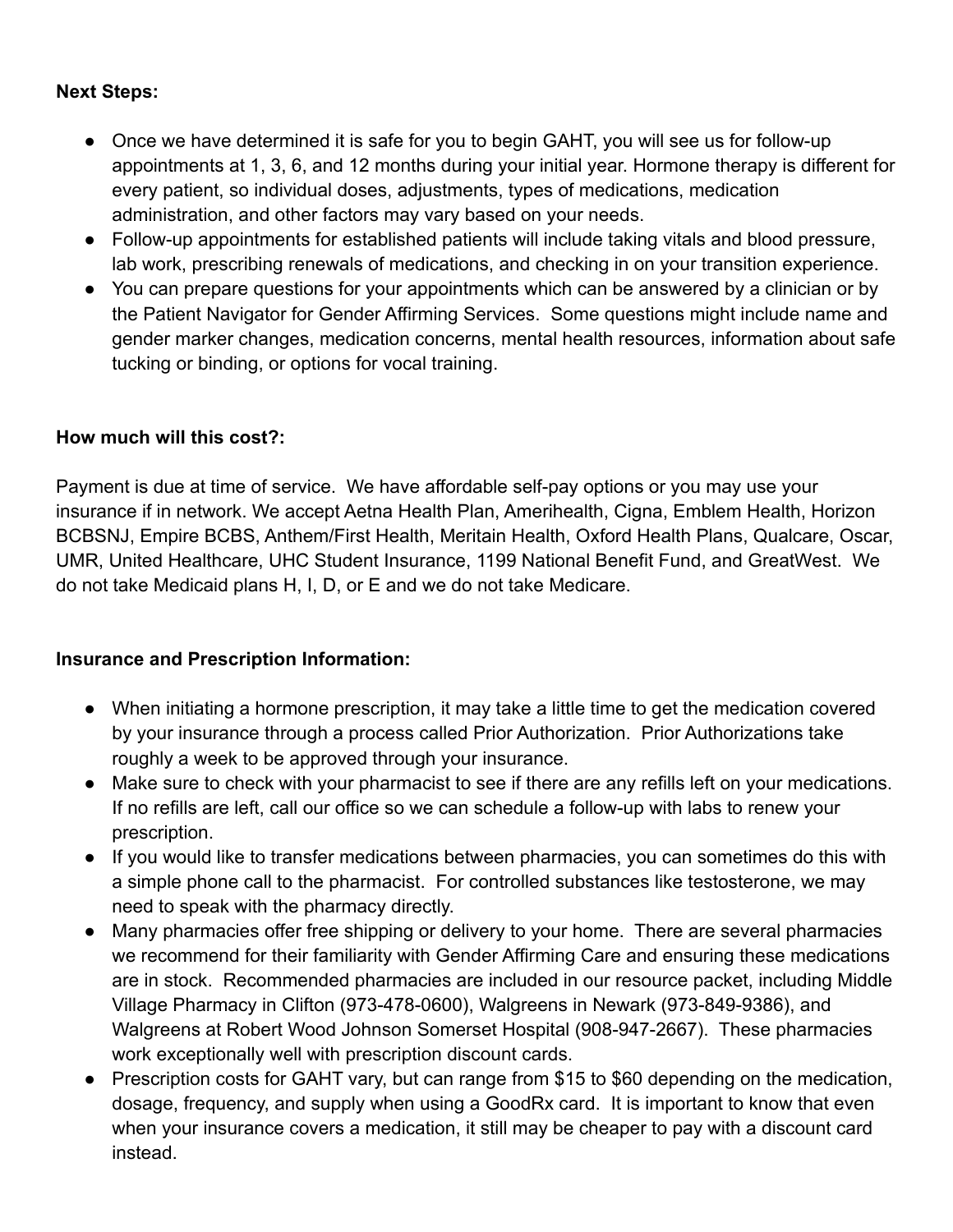- For prescription renewals, we ask that you contact us at least 2 weeks in advance of your final dose to ensure completion of any required labs, follow-ups, or Prior Authorizations.
- For appointments and prescriptions, we will need to use your legal name to make sure your insurance bills and covers you accurately. We will communicate with you using your affirming name, but there may be some times when speaking with insurances and pharmacies where this is not possible. If you have legally changed your name and it is reflected on your insurance policy, please let us know so we may update it in our system.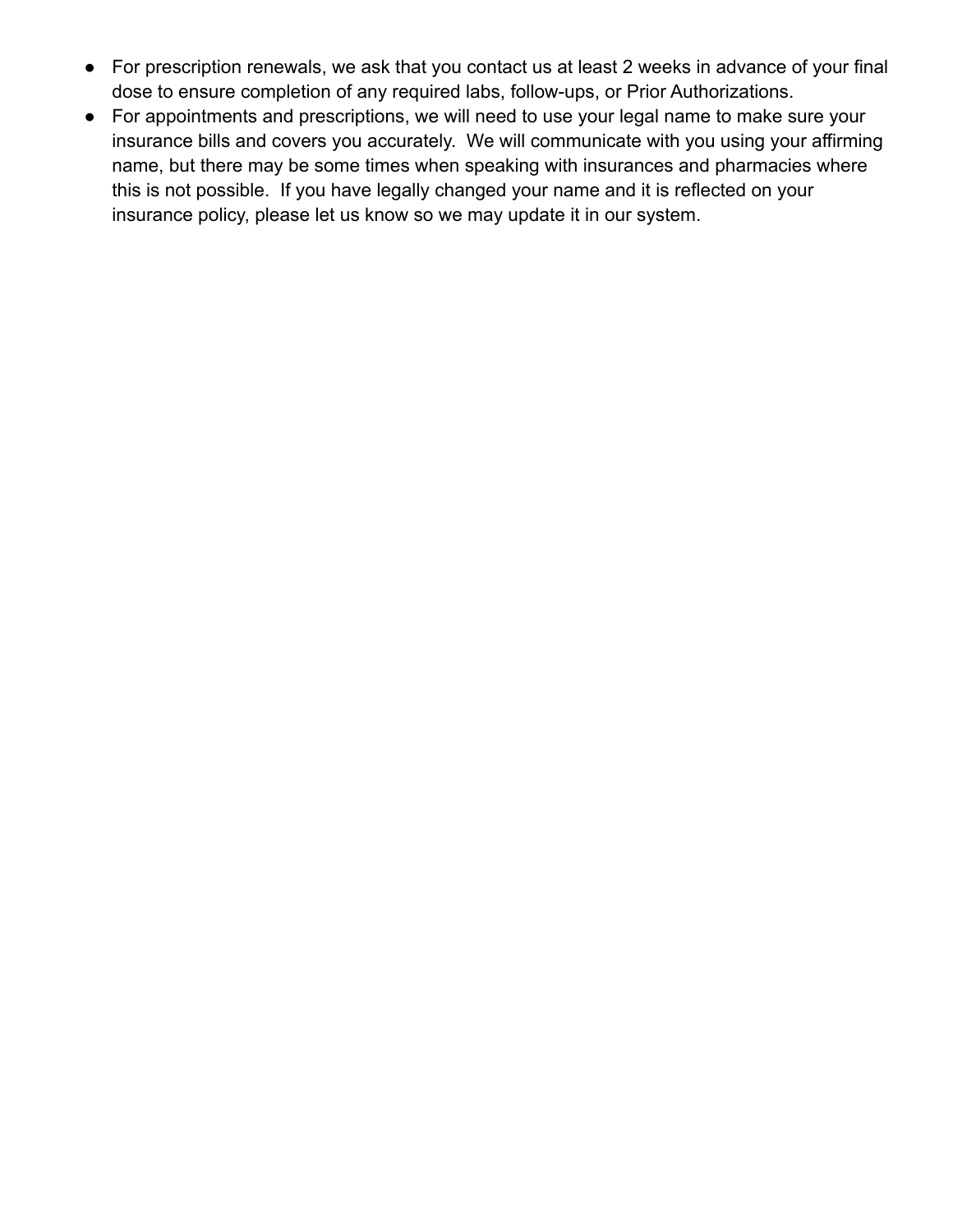Gender Affirming Hormone Therapy (GAHT) Estimated Costs for Self Pay Patients (as of 2022):

| <b>Service</b>                       | <b>Lowest Cost</b> | <b>Highest Cost</b> |
|--------------------------------------|--------------------|---------------------|
| <b>New Patient Consultation</b>      | \$92               | \$206               |
| <b>Established Patient Follow-Up</b> | \$65               | \$173               |
| Labs BUN                             | \$10               | \$22                |
| Labs CMP                             | \$10               | \$22                |
| Labs Estradiol                       | \$22               | \$34                |
| Labs A1c, Hgb                        | \$10               | \$22                |
| Labs Lipid Panel                     | \$12               | \$32                |
| Labs Potassium                       | \$10               | \$22                |
| Labs Prolactin                       | \$12               | \$24                |
| <b>Labs Total Testosterone</b>       | \$20               | \$32                |
| <b>Pregnancy Test</b>                | \$12               | \$24                |

Total Costs Assigned Female at Birth (AFAB) / Assigned Male at Birth (AMAB) Patients (as of 2022):

| <b>Service</b>                                       | <b>Lowest Cost</b> | <b>Highest Cost</b> |
|------------------------------------------------------|--------------------|---------------------|
| <b>AFAB Full Panel Lab Total</b>                     | \$96               | \$200               |
| <b>AMAB Full Panel Lab Total</b>                     | \$86               | \$178               |
| <b>AFAB New Patient Consultation</b><br>+ Labs Total | \$188              | \$406               |
| <b>AMAB New Patient</b><br>Consultation + Labs Total | \$178              | \$384               |
| AFAB Established Patient +<br>Labs Total             | \$161              | \$373               |
| <b>AMAB Established Patient +</b><br>Labs Total      | \$151              | \$351               |

**\*GAHT services can be determined at \$0 cost depending on proof of income. Contact Sandra Mercorelli at 973-902-1920 or [Sandra.Mercorelli@ppmnj.org](mailto:Sandra.Mercorelli@ppmnj.org) to inquire about eligibility.\***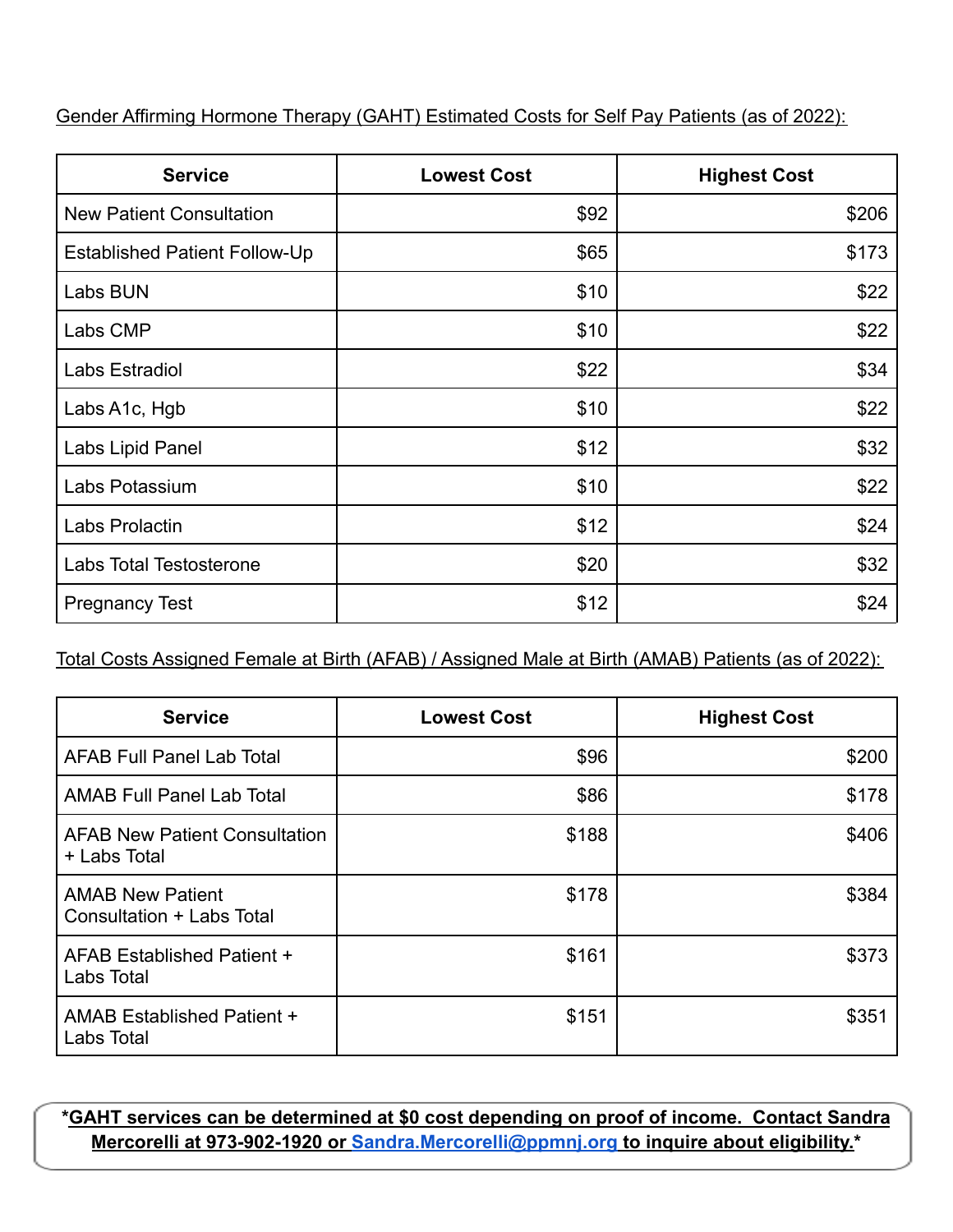#### **Informed Consent:**

- Informed Consent is a model of care in which patients are able to access hormones during a visit with their provider, where they will discuss the risks and benefits of care. No visit with a mental health professional is required. True Informed Consent does not gatekeep a patient's access to care and focuses more on a multidisciplinary, well-communicated, harm-reducing, decision-making process.
- PPMNJ believes that people have a right to make decisions about their gender, gender identity, and whether they wish to establish or continue Gender Affirming Hormone Therapy. This means that we provide complete, accurate information about GAHT to help you make an informed decision. Some doctors modify the World Professional Association for Transgender Health (WPATH) Standards of Care model, which can require Letters of Support from a mental health professional. However, we recognize that this can create a barrier for many people. Our informed consent model does not typically require a referral letter.
- Although we try our best to make GAHT as accessible as possible, there are instances in which hormone prescription is not 100% guaranteed. Prior to prescribing hormones, we have to do an intake with each person to make sure there are no major health concerns and that you are making an informed decision. Our practice believes in self-determination, and it is our goal to work with you to meet your needs to the extent that we are able. We work hard for each person to verify that hormones will be safe, and if we do have concerns we will discuss them with you.

# **About Feminizing Hormone Therapy:**

Each person, regardless of gender or assigned sex at birth, is born with both Estrogen and Testosterone hormones in their body. The goal of Feminizing Hormone Therapy is to help reduce Testosterone and increase Estrogen. Feminizing Hormone Therapy uses different medications and hormones which can assist your gender transition process. There are two main medicines that you might be given, Estradiol and Spironolactone.

Estrogen is the sex hormone that causes the development of feminine characteristics. It may be given as a pill that you put under your tongue, as a shot, or as a cream or patch you put on your skin.

You may be given medicines called anti-androgens that can block and lower the amount of Testosterone made by your body. The most common anti-androgen is called Spironolactone. This makes estrogen work better and comes as a pill. Spironolactone can cause high amounts of potassium in the blood, which can cause changes in your heartbeat that may be life-threatening. It is also a diuretic, which can cause more frequent urination. If you have surgery to remove your testicles, you can stop taking Spironolactone.

Before starting Feminizing Hormone Therapy, you need to know the most common benefits, risks, side effects, and other choices you have. PPMNJ is mindful that benefits for one person may not be benefits for another person, and even some side-effects may be considered benefits. It all depends on your unique experience, goals, and identity.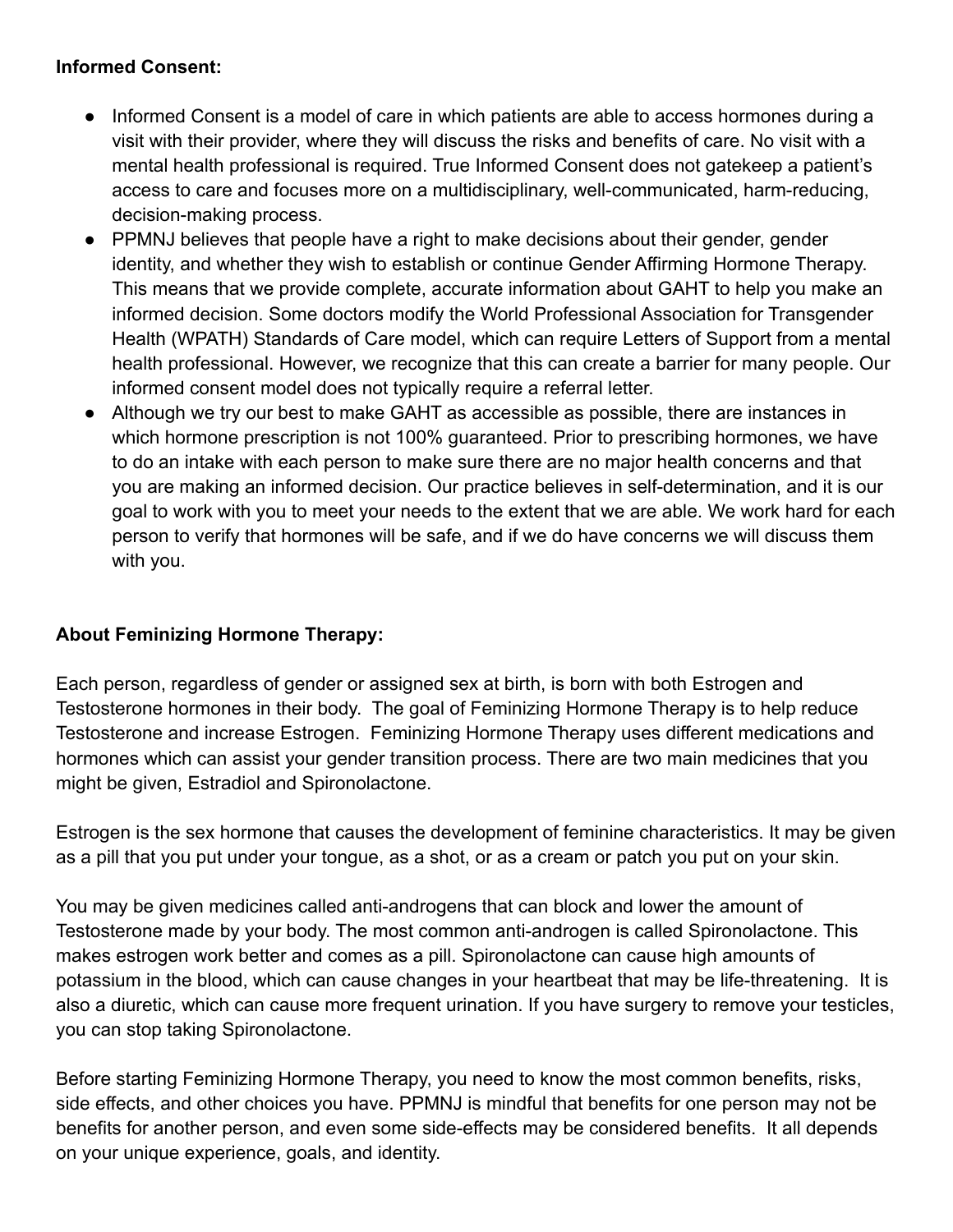| <b>Estrogen</b>                                      |                                                           |                                                                       |  |
|------------------------------------------------------|-----------------------------------------------------------|-----------------------------------------------------------------------|--|
| <b>Benefits</b>                                      | <b>Risks</b>                                              | Side-Effects                                                          |  |
| <b>Breast Development</b>                            | Liver damage                                              | Shrinking of testicles                                                |  |
| Slowed growth of body and<br>facial hair             | Increased fat and/or cholesterol<br>in the blood          | <b>Reduced Testosterone levels</b>                                    |  |
| Fat redistribution to butt, hips,<br>and thighs      | Increased risk of heart disease<br>Feeling less sexual    |                                                                       |  |
| Softer skin                                          | Increased risk of blood clots in<br>legs, lungs, or brain | Difficulty obtaining or<br>maintaining erection                       |  |
| Slowed, but not stopped, hair<br>loss at top of head | Increased risk of stroke                                  | Reduction in semen during<br>ejaculation                              |  |
|                                                      | Increase in blood pressure                                | Less able to cause pregnancy                                          |  |
|                                                      | Increased risk of diabetes                                | Decreased muscle and strength<br>of the body                          |  |
|                                                      | Increased risk of gallbladder<br>problems                 | Mood changes                                                          |  |
|                                                      | Migraine headaches                                        | Milky liquid coming from nipples<br>(notify provider if this happens) |  |
|                                                      | <b>Pituitary tumors</b>                                   |                                                                       |  |

Estrogen risks are increased for people who:

- Smoke
- Are overweight
- Are older than 40
- Have a history of blood clots
- Have a history of high blood pressure
- Have a family history of breast cancer

No one can tell you for sure if you'll be able to cause a pregnancy after beginning Feminizing Hormone Therapy. You could cause a pregnancy or you may never be able to, even if you stop GAHT. If you have sex with a person who can get pregnant, you will need to use some kind of birth control or barrier method to prevent pregnancy, just in case. Stopping Estrogen and Spironolactone may result in an increase in sperm. If you think you may want a pregnancy in the future, you can talk to your provider or Patient Navigator about storing your sperm and other fertility services before you start GAHT.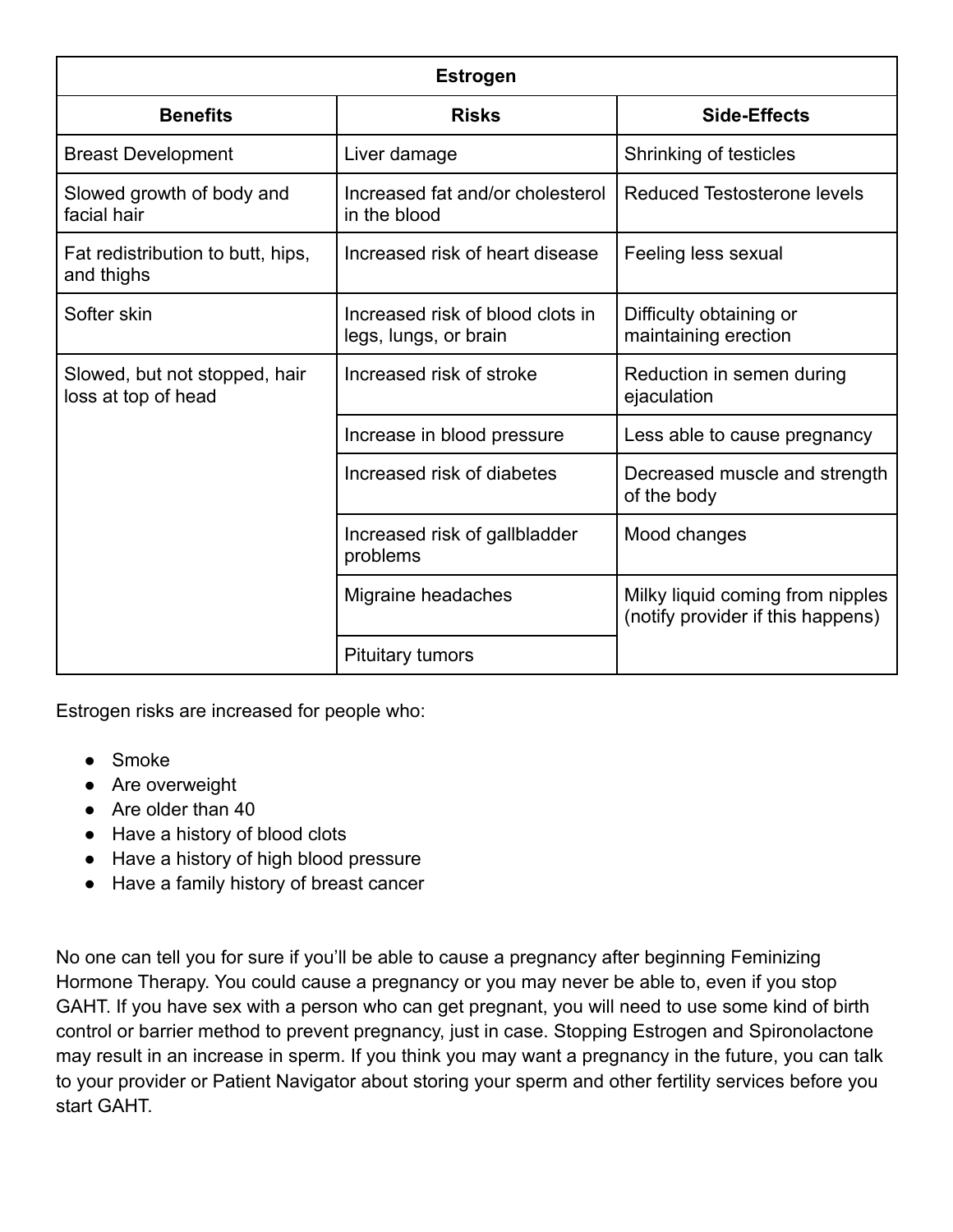In addition to GAHT, there are other ways to transition including surgery, cosmetic products, clothing, wigs, padding, and tucking. If you are interested in other options for transitioning, talk with your provider or Patient Navigator. You can choose to stop Feminizing Hormone Therapy at any time. If you decide to do that, talk to your provider. Remember, only you get to define your transition. Even if you do not use GAHT or have stopped GAHT, this doesn't have to mean you "stopped transitioning" unless you want it to mean that.

| <b>Effect</b>                                             | <b>Expected Onset</b>                 | <b>Expected Maximum</b><br><b>Effect</b> | <b>Reversibility</b>      |
|-----------------------------------------------------------|---------------------------------------|------------------------------------------|---------------------------|
| <b>Breast Growth</b>                                      | 2-6 months                            | 2-3 years                                | Permanent                 |
| Thinning/Slowed Hair<br>Growth: Face and<br><b>Body</b>   | 6-12 months                           | >3 years                                 | Reversible                |
| Softening of Skin and<br><b>Decreased Oiliness</b>        | 3-6 months                            | Unknown                                  | Reversible                |
| <b>Body Fat</b><br>Redistribution                         | 3-6 months                            | 2-5 years                                | Reversible                |
| Decrease Muscle<br>Mass and Strength                      | 3-6 months                            | 1-2 years                                | Reversible                |
| <b>Decreased Sex Drive</b>                                | 1-3 months                            | 1-2 years                                | Reversible                |
| Decreased<br><b>Spontaneous Erections</b>                 | 1-3 months                            | 3-6 months                               | Reversible                |
| <b>Sexual Dysfunction</b><br>(Less Firm Erections)        | Variable                              | Variable                                 | <b>Possibly Permanent</b> |
| Decreased Sperm<br><b>Production Reduced</b><br>Fertility | Variable                              | Variable                                 | <b>Possibly Permanent</b> |
| <b>Decreased Testicular</b><br>Volume (By 25-50%)         | 3-6 months                            | 2-3 years                                | <b>Likely Permanent</b>   |
| <b>Cessation of Male</b><br><b>Pattern Balding</b>        | No Regrowth, Loss<br>Stops 1-3 months | 1-2 years                                | Reversible                |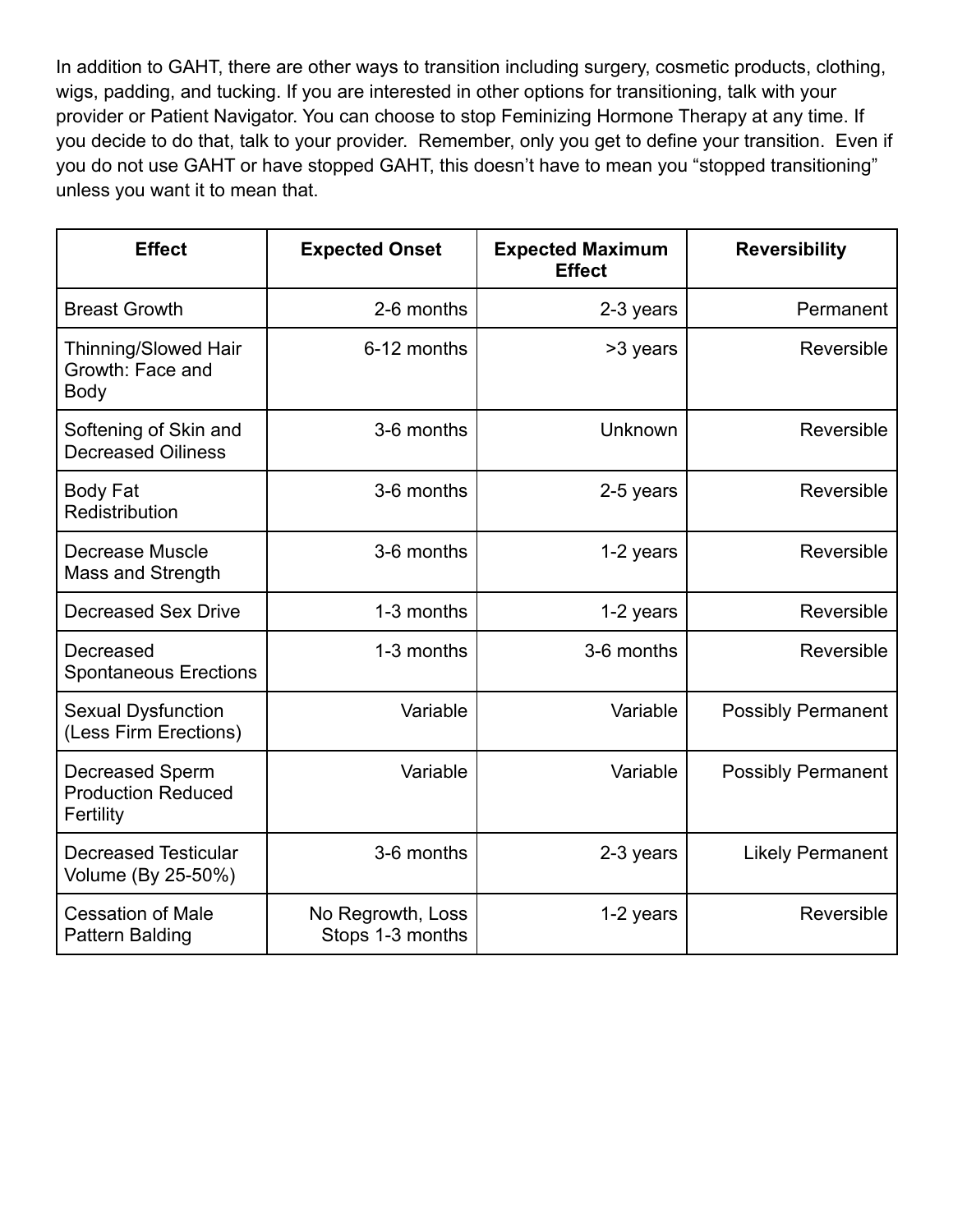#### **About Masculinizing Hormone Therapy:**

Each person, regardless of gender or assigned sex at birth, is born with both Estrogen and Testosterone hormones in their body. The goal of Masculinizing Hormone Therapy is to help increase Testosterone. Masculinizing Hormone Therapy uses different medications and hormones which can assist your gender transition process.

The main medication is called Testosterone, a hormone that causes the development of masculine characteristics. Testosterone can be given as an intramuscular or subcutaneous injection or put on the skin as a gel, a cream, or a patch.

Some providers will additionally prescribe Finasteride, an anti-androgen that only blocks Dihydrotestosterone (DHT), not Testosterone itself. Some people choose to use Finasteride in conjunction with Testosterone to prevent male-pattern baldness or slow down bottom growth.

Before starting Masculinizing Hormone Therapy, you need to know the most common benefits, risks, side effects, and other choices you have. PPMNJ is mindful that benefits for one person may not be benefits for another person, and even some side-effects may be considered benefits. It all depends on your unique experience, goals, and identity.

| <b>Testosterone</b>                                            |                                              |                                                 |  |
|----------------------------------------------------------------|----------------------------------------------|-------------------------------------------------|--|
| <b>Benefits</b>                                                | <b>Risks</b>                                 | Side-Effects                                    |  |
| Deeper voice, thickening of<br>vocal chords                    | Increased red blood cell count               | Acne                                            |  |
| Facial hair thickening, such as<br>moustache and beard         | Increased fat and/or cholesterol<br>in blood | Thicker, more oily skin                         |  |
| Body hair grows faster and<br>thicker                          | Increased risk of diabetes                   | Hair thinning on head, male<br>pattern baldness |  |
| Clitoral enlargement (bottom<br>growth)                        | Liver damage                                 | Mood changes                                    |  |
| Increased strength and muscle<br>mass                          |                                              | Increased sex drive                             |  |
| Cessation of menstruation                                      |                                              | Vaginal dryness                                 |  |
| Fat redistribution from buttocks,<br>hips, and thighs to belly |                                              | Menstrual spotting                              |  |

The risks of testosterone may be higher for people who:

- Smoke
- Are overweight
- Have a family history of heart disease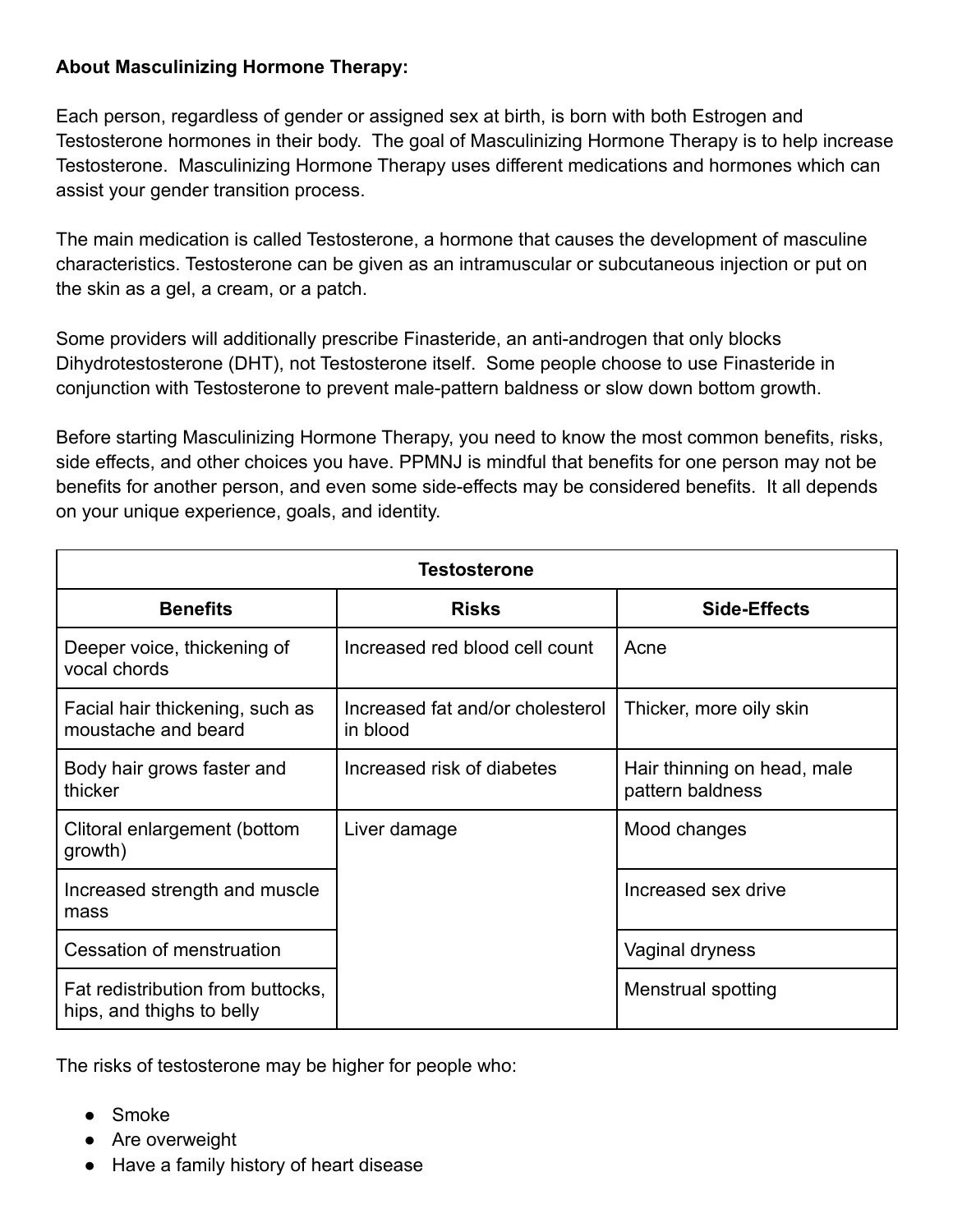No one can tell you for sure if taking Testosterone will affect your ability to get pregnant. You could become pregnant or you may never be able to get pregnant in the future, even if you stop Testosterone. If you have sex with a person who produces sperm, you need to use birth control or barrier methods to prevent pregnancy, just in case. If you do get pregnant, you must stop Testosterone. If you think you may want a pregnancy in the future, you can talk to your provider or Patient Navigator about different fertility services before you start GAHT.

In addition to GAHT, there are other ways to transition including surgery, over-the-counter hair growth products, clothing, packing, and binding. If you are interested in other options for transitioning, talk with your provider or Patient Navigator. You can choose to stop Masculinizing Hormone Therapy at any time. If you decide to do that, talk to your provider. Remember, only you get to define your transition. Even if you do not use GAHT or have stopped GAHT, this doesn't have to mean you "stopped transitioning" unless you want it to mean that.

| <b>Effect</b>                                | <b>Expected Onset</b>                                       | <b>Expected Maximum</b><br><b>Effect</b> | <b>Reversibility</b> |
|----------------------------------------------|-------------------------------------------------------------|------------------------------------------|----------------------|
| <b>Facial and Body Hair</b><br>Growth        | 1-6 months                                                  | 1-2 years                                | Permanent            |
| <b>Increased Muscle</b><br>Mass and Strength | 6-12 months,<br>dependent on amount<br>and type of exercise | 2-5 years                                | Reversible           |
| Deepened Voice                               | 3-12 months                                                 | 1-2 years                                | Permanent            |
| <b>Cessation of Menstrual</b><br>Periods     | 2-6 months                                                  | N/A                                      | Reversible           |
| <b>Clitoral Enlargement</b>                  | 3-6 months                                                  | 1-2 years                                | Permanent            |
| <b>Body Fat</b><br>Redistribution            | 3-6 months                                                  | 2-5 years                                | Permanent            |
| <b>Skin Oiliness/Acne</b>                    | 1-6 months                                                  | 1-2 years                                | Reversible           |
| <b>Male Pattern Baldness</b>                 | >12 months                                                  | Variable                                 | Permanent            |
| <b>Increased Sex Drive</b>                   | Variable                                                    | Variable                                 | Reversible           |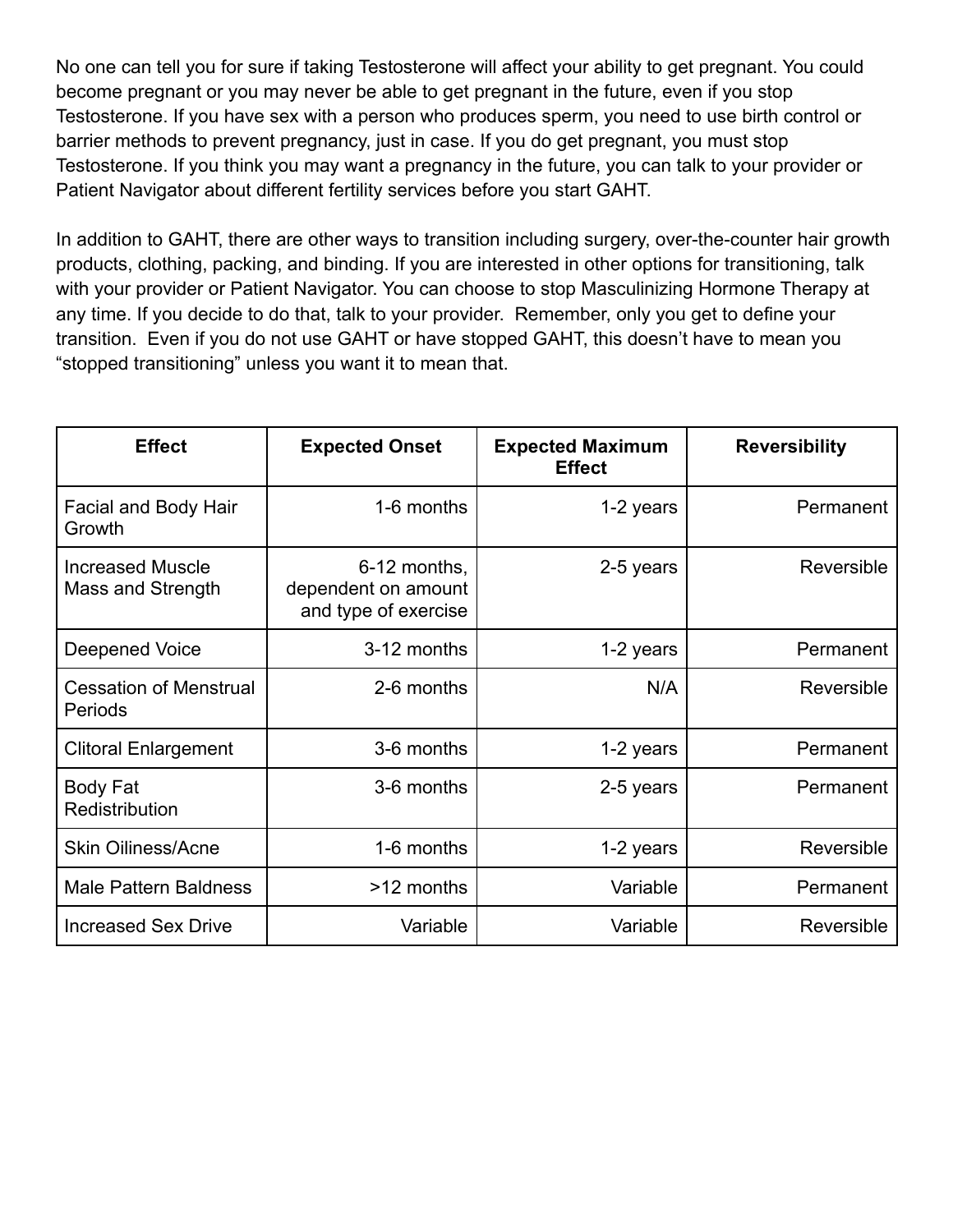## **Other Medications for GAHT:**

Some other medications that may be prescribed in tandem with Estradiol or Testosterone GAHT include Finasteride, Dutasteride, Minoxidil, Spironolactone, or Progesterone. The function of these medications varies from reducing unwanted side effects or enhancing desired results. For example, Minoxidil can be prescribed or purchased over-the-counter as Rogaine to help prevent hair loss, and Progesterone can help decrease the likelihood of spotting or breakthrough bleeding during a menstrual cycle.

# **Legal Documentation Changes:**

Several legal advocacy programs, both nationally and within New Jersey, offer How-To Guides on changing your license, state ID, birth certificate, social security, passport, and much more. We recommend first visiting Garden State Equality's page on "Updating Identification Documents," where they also provide personal assistance for the process if you would like an advocate to help you along the way. The website is <https://www.gardenstateequality.org/take-action/update-id/>

# **Additional Resources:**

If you are seeking additional information, our Patient Navigator for Gender Affirming Services has created an ever-growing [resource document](https://docs.google.com/spreadsheets/d/1SYbWXr5eyC2dGj0pAP0xSPw0R5Qn6A-4m4qKMam_Pdo/edit?usp=sharing) for providers such as endocrinologists, therapists, psychiatrists, support groups of all kinds, hotlines, STI testing, fertility and reproductive services, voice and speech clinicians, surgeons, hair removal and electrolysis, salons, employment assistance, legal assistance, housing assistance, education and advocacy organizations, recommended pharmacies, and online websites. Please feel free to scan the QR code below to access this document, as it is frequently updated. Additionally, if you have a resource you would like to recommend, please email our Patient Navigator at Avery.Heimann@ppmnj.org and they can put it on the list!

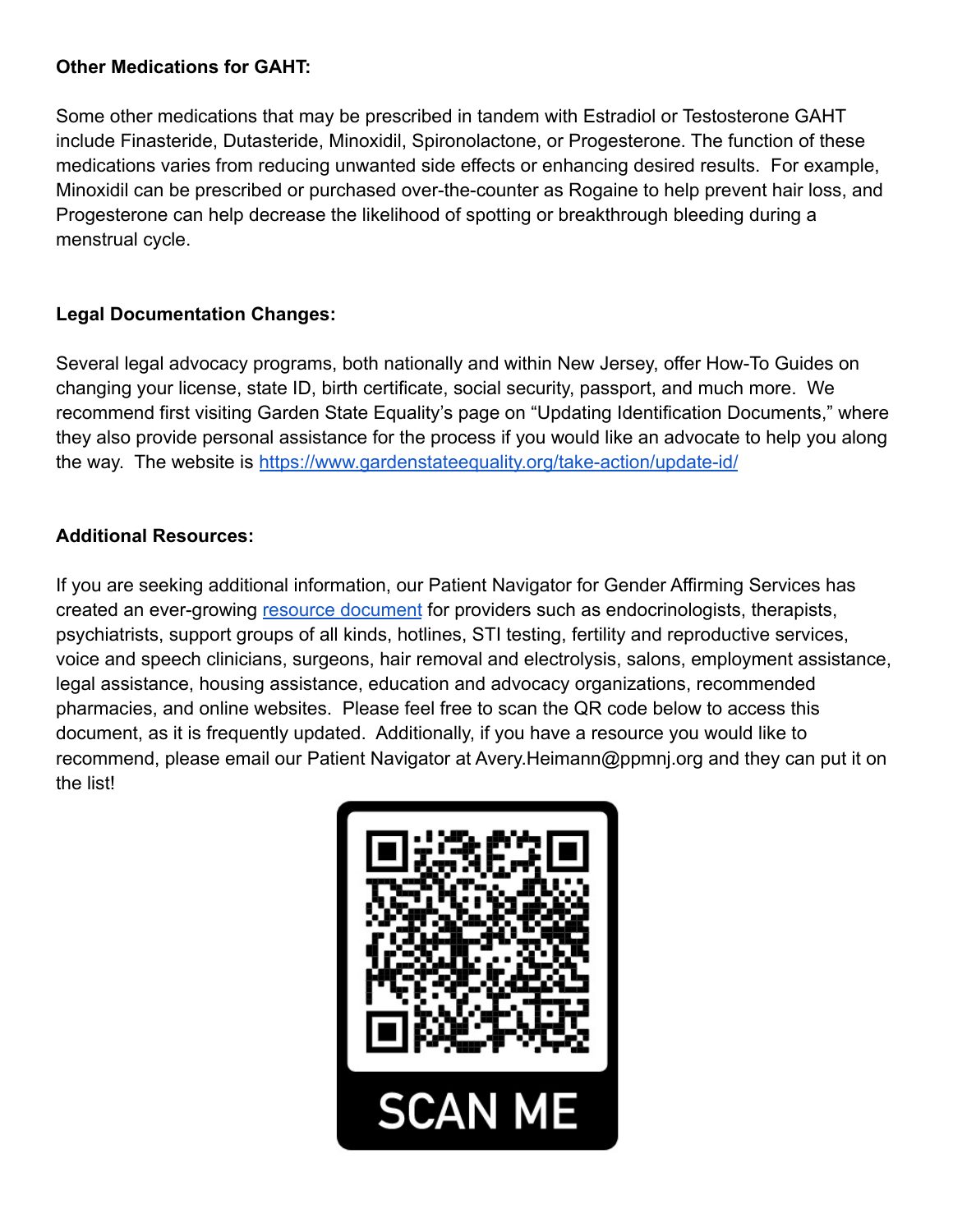# **Frequently Asked Questions:**

## *What if I run out of prescriptions?*

• Pharmacists may tell you that 1 ml vials can only be used as single use or you may see instructions to use the vial as single use. Please note that these vials can be used for multi-use and it is safe to do so with new syringes/needles each time as instructed by your clinician during your initial appointment. Often times pharmacists are not trained about GAHT and do not know this. If you have already thrown away a vial please let us know and we will pass it along to your clinician.

# *What if I want to increase my dosage or change the prescription?*

● For prescription changes, please call our Patient Navigator and they can connect you with a practitioner to discuss options. We may need lab work and a follow-up to make sure your hormone levels are within a safe range to raise or lower your dosage. If you are changing the method of administration such as an injection to pill or gel, we will need to work with your pharmacy and insurance to make sure this switch is possible.

# *How do I learn to inject hormones and what if I get confused?*

In addition to the injection guide provided in this packet with supplemental videos, we also provide an injection training after your first visit. We know that this can be a lot of information to take in and you may feel a little overwhelmed during your first few injections. If this happens, please call our facility and we can schedule a follow-up for you to come in for a second training. We will also ask you during your regular scheduled follow-up if you need any additional assistance with injections.

# *Can someone come to my appointment with me?*

● Due to COVID-19 policies during the pandemic, we are not able to allow any visitors at this time. If you require accompaniment for special needs, please let us know so we are able to accommodate you.

# *Can I document memorable moments on my phone during my appointment?*

● While we celebrate your experiences at PPMNJ, especially during an initiation or continuation of GAHT, according to HIPAA privacy policies we ask that you refrain from using your phone, social media, live streaming, taking pictures, or recording videos during your time in our facility.

# *Will you ever do pediatrics?*

● We are currently not providing GAHT services to anyone under the age of 18, but have a list of providers who are able to do so. Please contact our Patient Navigator or visit the "Pediatric Endocrinology" section of our resource packet for further information.

# *Why would I need a Letter of Support?*

Letters of Support are typically used in modified WPATH versions of "Informed Consent" with regards to the mental health status of a patient. PPMNJ's use of the true Informed Consent model means we do not require these letters unless it is related to extenuating circumstances such as physical conditions which may adversely interact with GAHT and put you at a higher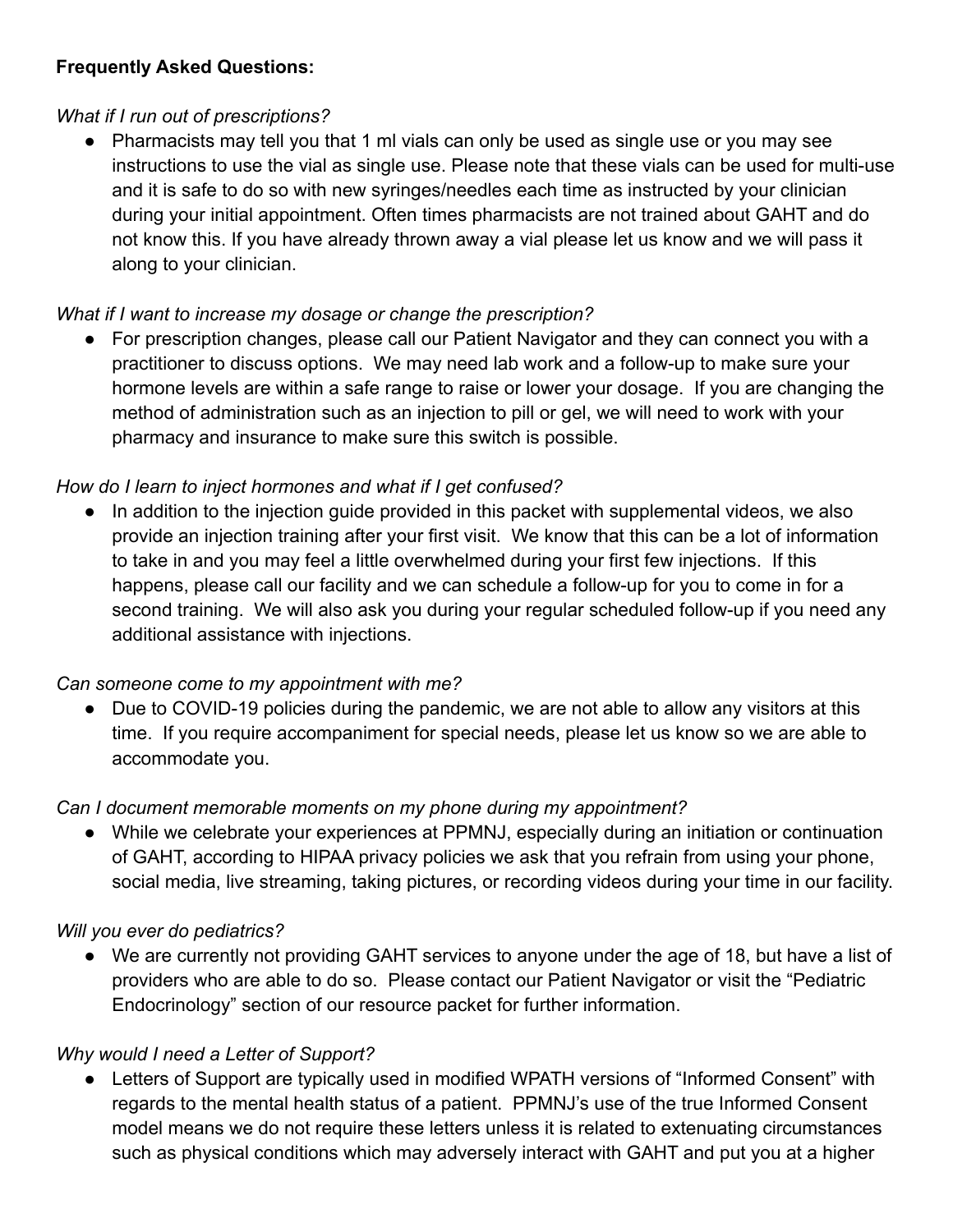risk of medical complications. In these cases, our Patient Navigator will assist you in finding resources for practitioners who can help with these referrals. If you are seeking Gender Affirming Surgery, some practices and insurances will require a Letter of Support. Sometimes this will solely be from your prescribing GAHT clinician and sometimes it will also require a letter from a mental health professional. Avery can assist you in finding the most cost-effective and accessible routes to acquire these materials.

## *How can I get insurance coverage for Gender Affirming Care?*

Many insurances will cover GAHT and some other Gender Affirming procedures, and some practitioners will offer things like reduced out-of-pocket expenses or sliding scale fees. This guide from TransEquality.org can assist you with determining insurance coverage: <https://transequality.org/health-coverage-guide>

#### *What if I miss a dose or stop taking GAHT?*

• In the interest of your physical and mental well-being, please contact us if you miss a dose, take the wrong dosage, change your dosage schedule, or stop taking your medications.

# *Can I travel with GAHT medications?*

Legally, you are able to travel with all of your medications and supplies. Keep them in your hand luggage or carry-ons just in case your checked bags get lost. You should bring them in their original packaging with some documentation of the prescription. This can be a doctor's note, a hard copy of your prescription history, a printout of your appointment information from the NextGen Patient Portal, a receipt from your pharmacy, or even one of our brochures. Some people choose to travel with injection kits from Transguy Supply, Stealth Bros., or from Amazon when searching for an "Insulin Travel Case," but you might want to swap your medications from a kit to a clear plastic ziploc bag before running them through security. Make sure you have enough medications to cover the duration of your trip, as pharmacies out of state and internationally may not have the supplies you need or honor a prescription for a controlled substance from our clinic.

#### *Do I need to take GAHT medications with food?*

● It isn't necessary, but it can't hurt. Some people find pills easier to swallow if they have a little food in their stomach. Some people prefer to eat before injections to help raise their blood sugar and reduce their chances of fainting. There are no formulary guidelines that mandate taking your medications with food, so it's all personal preference.

#### *Can hormone patches fall off and do I have to shave for them?*

• Patches can fall off, and if you have a lot of hair in the location you intend to apply them, shaving can help them stay put. Also make sure your skin is clean and free of all lotions before applying a patch. If a patch falls off but is still tacky, you may be able to reapply it back to the original site. If the adhesive has worn off completely, you will need to apply a fresh patch, but call our clinicians first to make sure it doesn't alter your dosage levels. Applying a new patch when one falls off also means your prescription will be short a patch, so calling the clinic to notify us will help with future refills and communications with your insurance and pharmacy.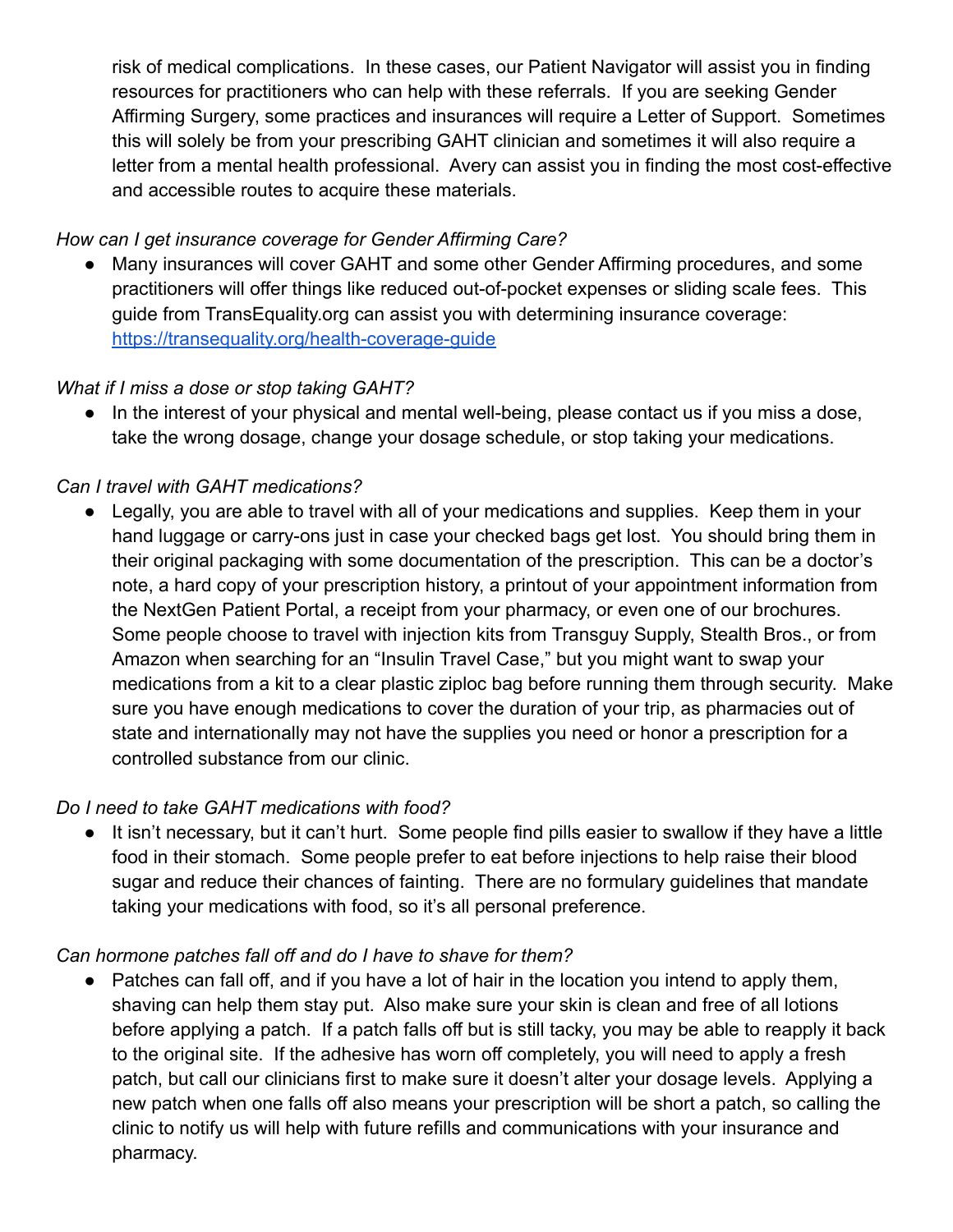#### *Will hormone gel rub off?*

● Yes, gel can rub off, so we recommend you wait at least 15 minutes after applying the gel to your skin before putting on clothing or any other covers like bedding. Gel can also rub off onto anyone you make physical contact with, which in turn can transfer your hormones into their system. Make sure you have waited a full 15 minutes for the gel to dry before touching anyone else.

# *Are there any medication interactions with GAHT?*

Some GAHT medications can interact with other prescription medications, and our clinicians will discuss this with you prior to prescribing. Contact our practice first before taking any new medications to make sure there are no negative interactions, and if you are comfortable, you can also ask your prescribing physician about these interactions as well.

# *What about substance usage?*

● Tobacco, alcohol, and caffeine consumption can negatively affect your body with GAHT. These substances can either raise or lower your hormone levels and how you metabolize your medications in potentially harmful ways. It is best to be as honest as possible during your consultation about the frequency and quantity of usage or let us know once you are an established patient if you have begun or increased your intakes of these substances. We offer information on tobacco cessation programs as well as alcohol reduction programs if you are interested.

# *Will my Sexual Orientation change during GAHT?*

● Some patients on GAHT report changes in their Sexual Orientation over the course of their transition. Although Sexual Orientation, Gender Identity, and Gender Expression are all different, it is not uncommon for you to experience a shift in Sexual Orientation, meaning who you love or are attracted to. Some transmen, for example, report being mostly attracted to cisgender women prior to GAHT and then more attracted to cis and other transmen after beginning GAHT. Some patients may also identify as Asexual and shift to more of a [Gray Ace](https://lgbtqia.fandom.com/wiki/Asexual_spectrum) identity after initiating hormones. The possibilities are endless, and there is no singular right way to identify. While your Sexual Orientation can change and is something only you get to define or claim, if you are experiencing distress please contact our Patient Navigator. In addition to navigation services, Avery is also an advocate and member of transgender and queer communities. They can refer you to educational, therapeutic, or other supportive resources to assist you.

# *Can I donate blood if I am on GAHT?*

● Absolutely! Initiation of GAHT may affect your Hemoglobin levels, but you are still eligible for blood donation. The FDA and Red Cross still have a very gendered MSM ("Men who have sex with men") policy, which requires a 3 month deferral period for people assigned male at birth who have sex with other people who are assigned male at birth. This means you will have to wait 3 months after your last sexual encounter before donating blood.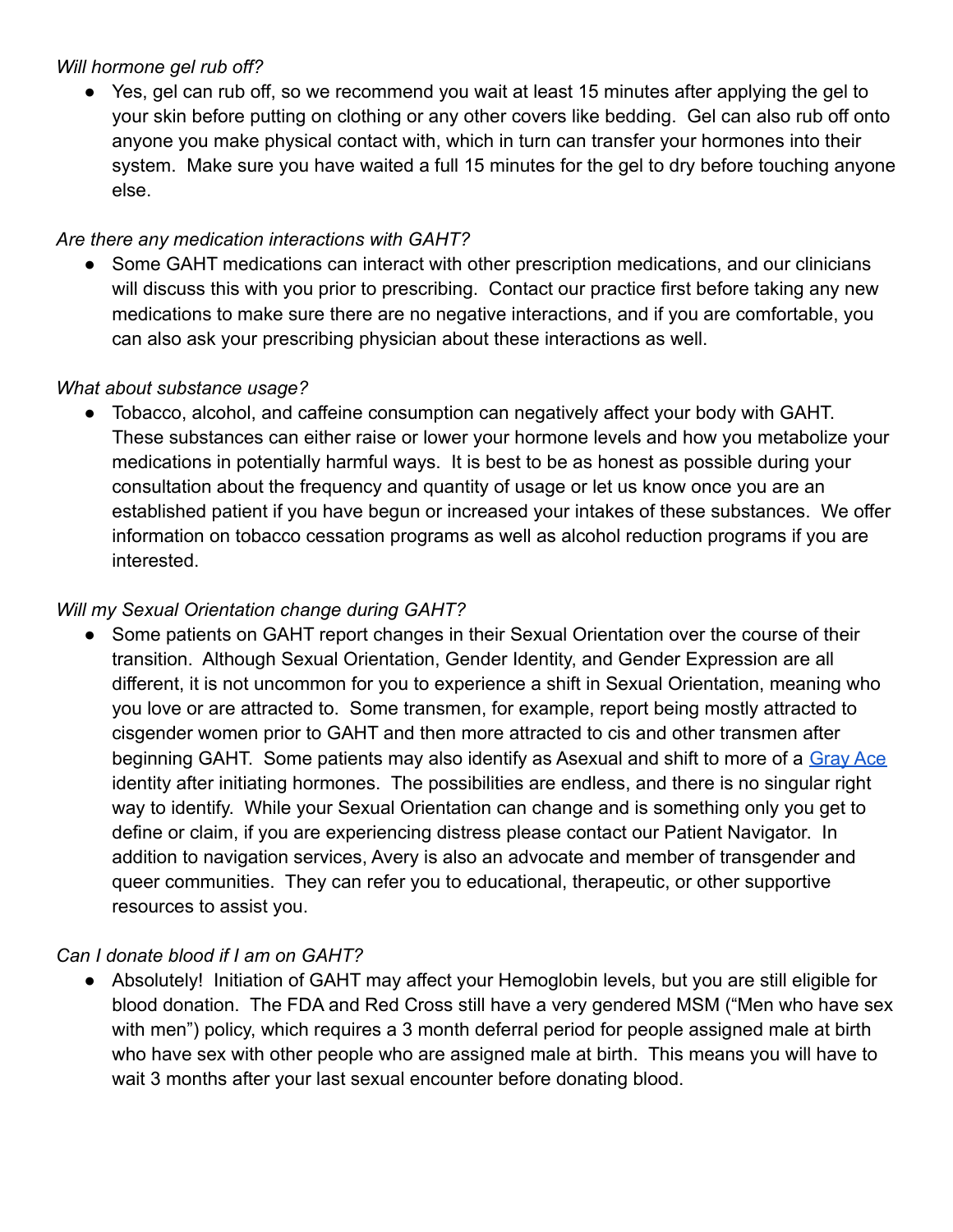# **How to Give Yourself a Hormone Injection**

#### **Video tutorials (English and Spanish):**

<https://www.plannedparenthood.org/planned-parenthood-greater-texas/self-injection-videos>

#### **Supplies:**

- One 1-ml syringe
- One 18 or 20 gauge, 1 or 1  $\frac{1}{2}$  inch needle for drawing up the medication
- One 21, 22, or 23 gauge, 1 or 1 <sup>1</sup>/<sub>2</sub> inch needle for injecting the medication intramuscularly, or one 25 or 26 gauge ⅝ inch needle for injecting subcutaneously
- Vial of Testosterone or Estrogen
- Alcohol wipes or cotton balls/pads with a bottle of rubbing alcohol for cleaning your vial and your injection site
- Cotton or gauze to put apply pressure after injecting
- Bandage
- Sharps container or other appropriate container for disposal of needles and syringe

Syringe Guide



# **Preparing the medication:**

- Find a comfortable, well-lit location with a clean work area to set out your supplies.
- Wash your hands with soap and warm water.
- Make sure you have the correct medication and dosage according to your prescription; it should be clearly shown on vial with name and strength.
- Check the expiration date of your medication.
- Hold medication vial up to the light to check for floaters or other contaminants.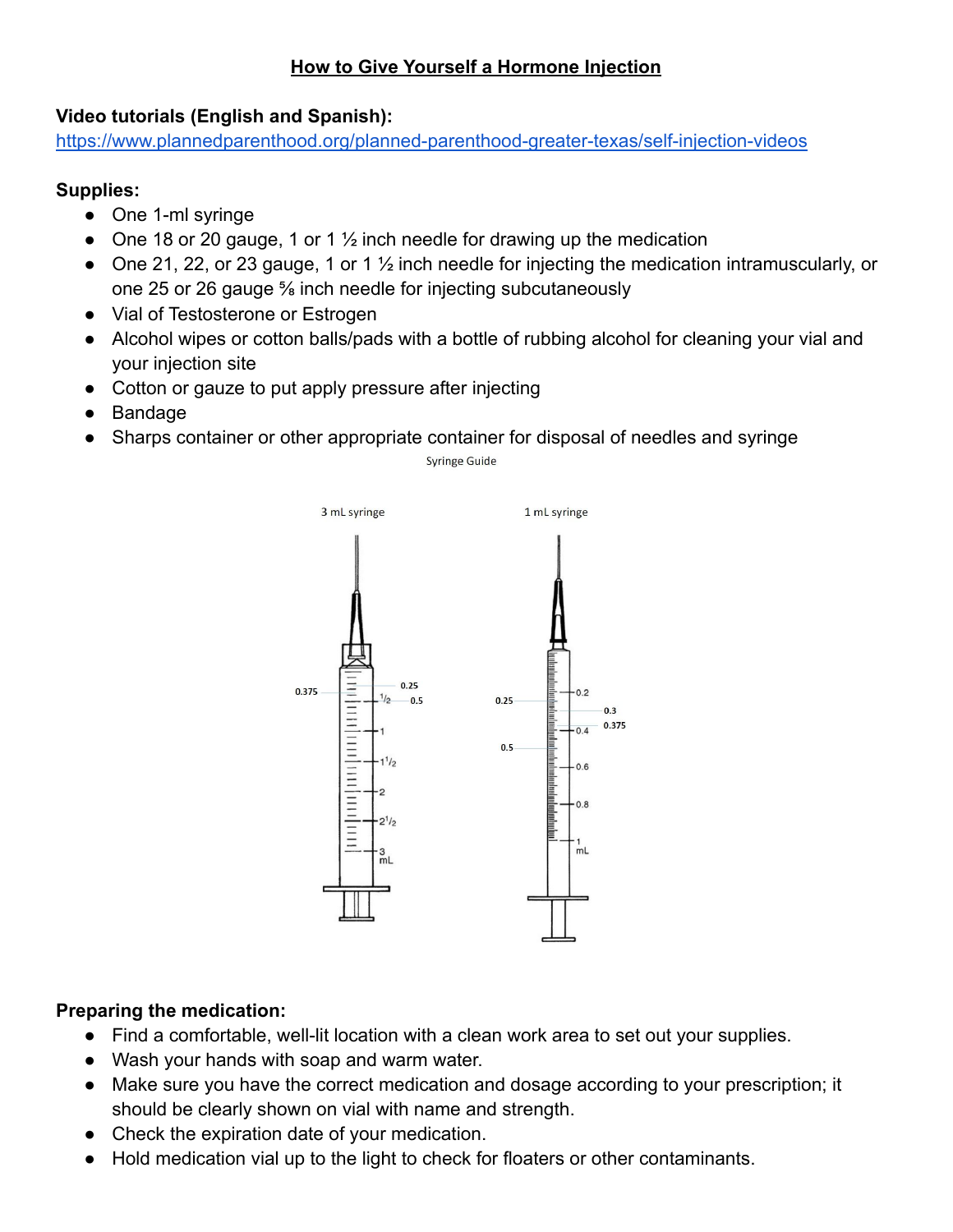

#### **Preparing the syringe:**

- Pop the top off of your vial. Once the top is off, it never goes back on, and the rubber stopper in the vial will keep the medication from leaking.
- Before each use, clean the top of your vial off with an alcohol pad in a circular motion starting from the middle.
- Prepare your syringe for drawing up your medication. Make sure not to touch the tips of your supplies, and when twisting the needles make sure to twist from the base and not the top so you do not accidentally poke yourself.
- Draw air into the syringe that is equal to the dose of your medication. When you put this air from the syringe into your medication vial, it helps keep pressure in the vial and makes it easier to draw up more medication in the future. For example, if you are drawing up .2mL into the syringe, you will pull air into it at the .2mL mark before pushing it into the vial.
- Pull off the top of your needle and hold your vial on a flat surface. Poke the needle directly into the middle of the rubber stopper of the vial at a 90 degree angle. Inject the air into your vial while holding it. Make sure the needle is positioned so your medication is covering the tip of the needle.
- Flip the vial upside down, keeping the needle in the medication liquid and pulling back on the syringe slowly. You may see bubbles of air with the medication in your syringe which can be pushed back into the vial as you lightly tap the syringe chamber so the bubbles rise to the top. You may need to repeat this step several times to get rid of all the bubbles. Do not remove your needle from the vial when tapping the bubbles out.
- Return the vial right side up to your flat surface and pull your needle straight out, capping it, and twist the needle from the base off of the syringe. Dispose of drawing needle in your sharps container.
- Attach your injection needle to the syringe by twisting it on at the base. Keep needle capped and once attached, place the syringe down on a clean, flat surface while you prepare your injection site.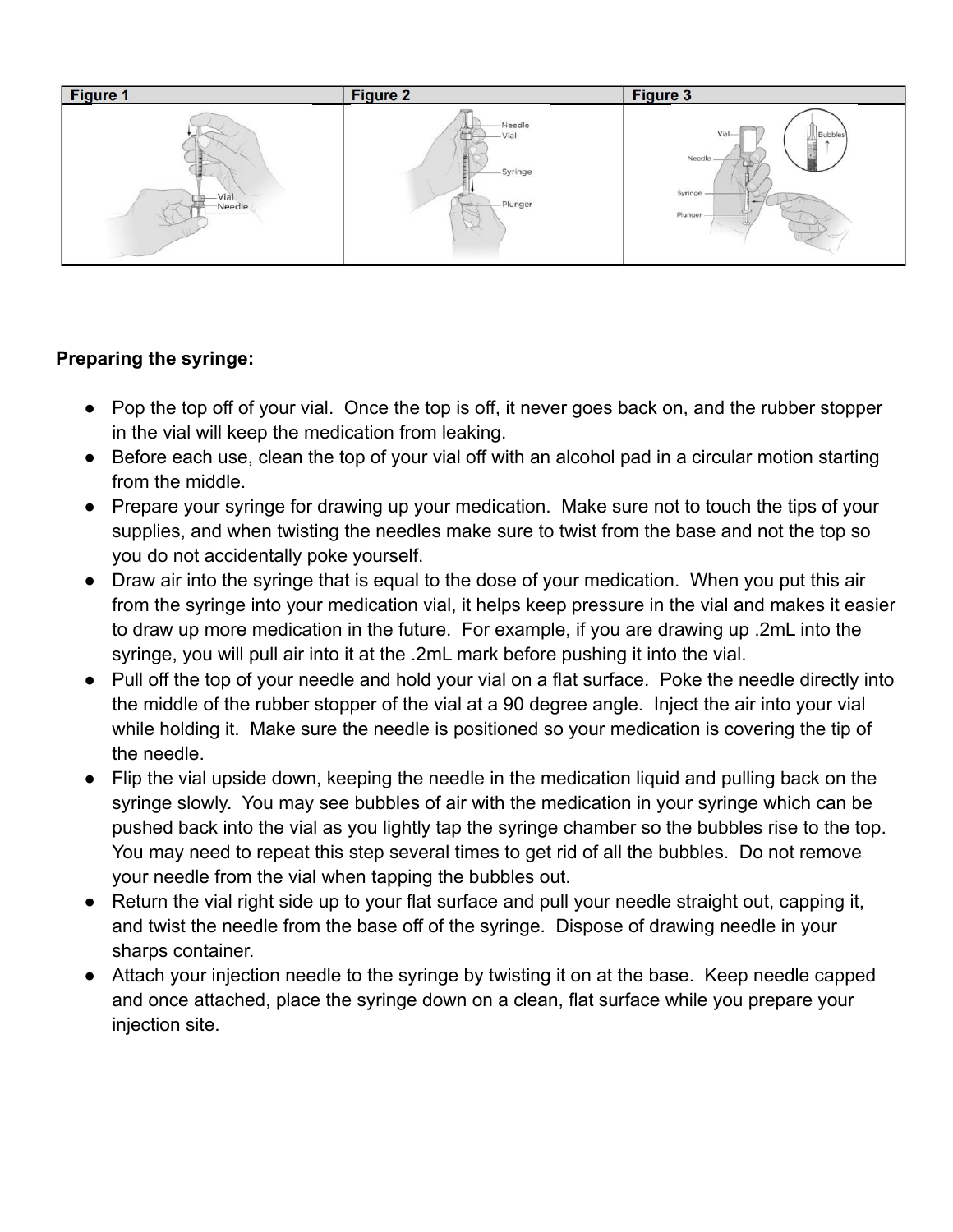

#### **Selecting your injection site:**

- Intramuscular injections can be performed on your vastus lateralis muscle on the side of your upper thigh.
- To find this muscle, place the outside edge of your nondominant hand at the top of your kneecap sideways, then your dominant hand sideways right above that one, then your nondominant hand again sideways above the dominant hand to determine the distance from your kneecap to your muscle.
- Rotate your hand out to the upper side of the thigh, pinch the muscle, and that 2 inch area is where you will inject.
- Subcutaneous injections can be performed in your abdomen, the fatty part at the front of your thigh, or the fatty part of the back of your arm. For your abdomen, be sure to inject at least an inch away from your belly button and never above your belly button.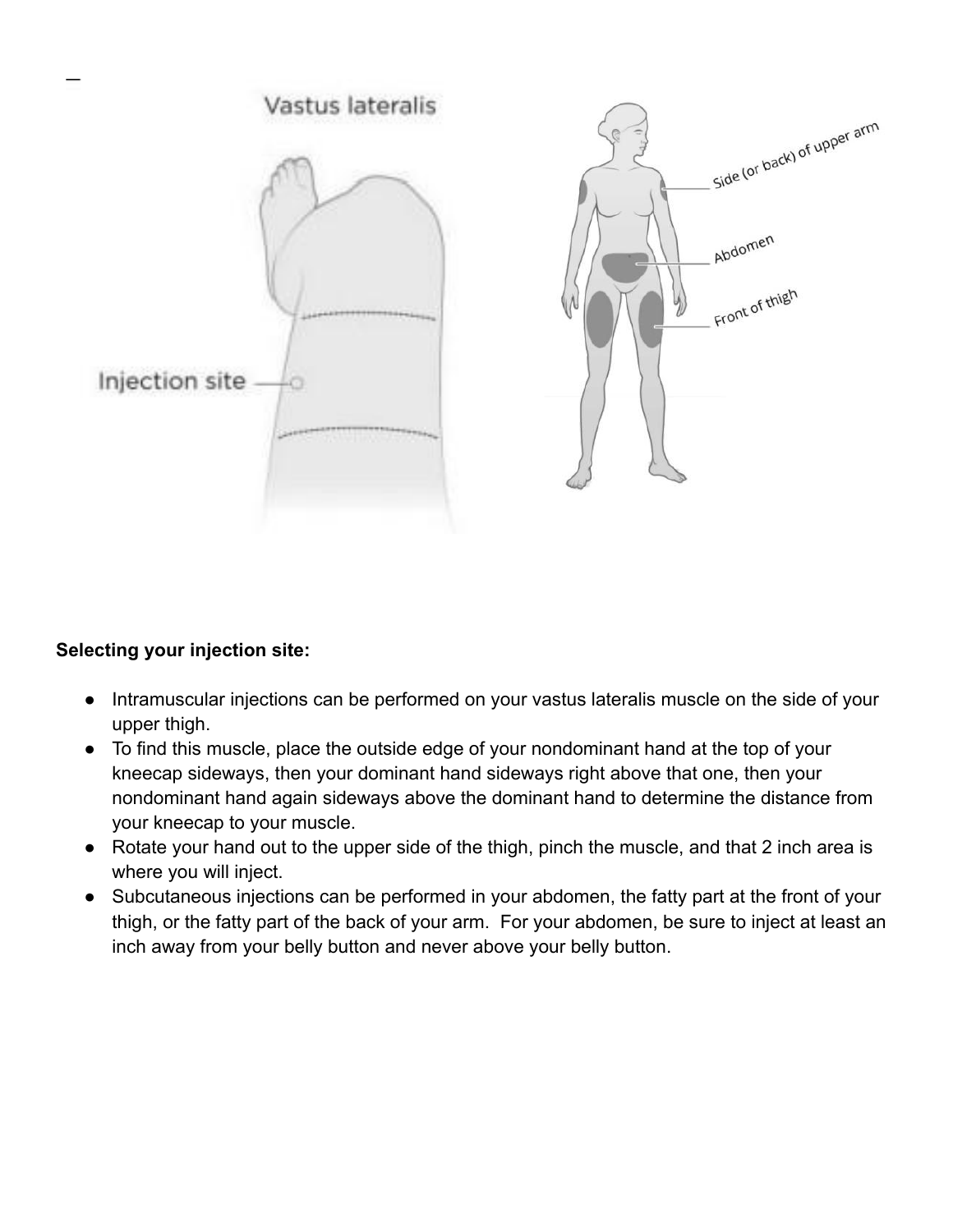

#### **Injecting your medication:**

- Open your alcohol prep pad and clean your injection site in a circular motion away from the center outwards. Allow the skin to air dry.
- Pull the cap off your needle. Pinch the muscle or fat of the injection site.
- When you insert the needle intramuscularly, you will want it at a 90 degree angle to your site, ideally parallel to the floor.
- When injecting subcutaneously, insert the needle at a 45 degree angle to the site. You can also inject subcutaneously at a 90 degree angle if that is more comfortable.
- Holding the syringe like a pencil, insert the needle  $\frac{3}{4}$  to 1 inch in a smooth, single motion through the skin and into the muscle.
- For subcutaneous injections, insert it ⅜ to ⅝ of the way in to the fat. Hold the needle steady.
- Once the needle is fully in, push the plunger all the way down on a count of 5 seconds.
- When finished, pull the needle straight out at the same angle you injected and immediately cap it and dispose in the sharps bin.
- Lightly press a cotton ball or sterile gauze pad on the injection site until any bleeding has stopped.
- Apply your bandage.

# **Disposing of your injection supplies:**

- To discard your injection supplies, you can purchase a sharps bin at the pharmacy.
- You can also use a laundry detergent bottle or a milk carton as long as it is made with a thick plastic material.
- Clearly write 'sharps' on the container with tape and marker. Affix label to container and securely fasten the top each time you use it. Once the container is <sup>3</sup>/<sub>4</sub> filled, cap it and secure the lid with tape. You can dispose of it in your regular trash.
- All of your injection supplies are meant for single use, which means you use them once and then you immediately put them in your sharps container.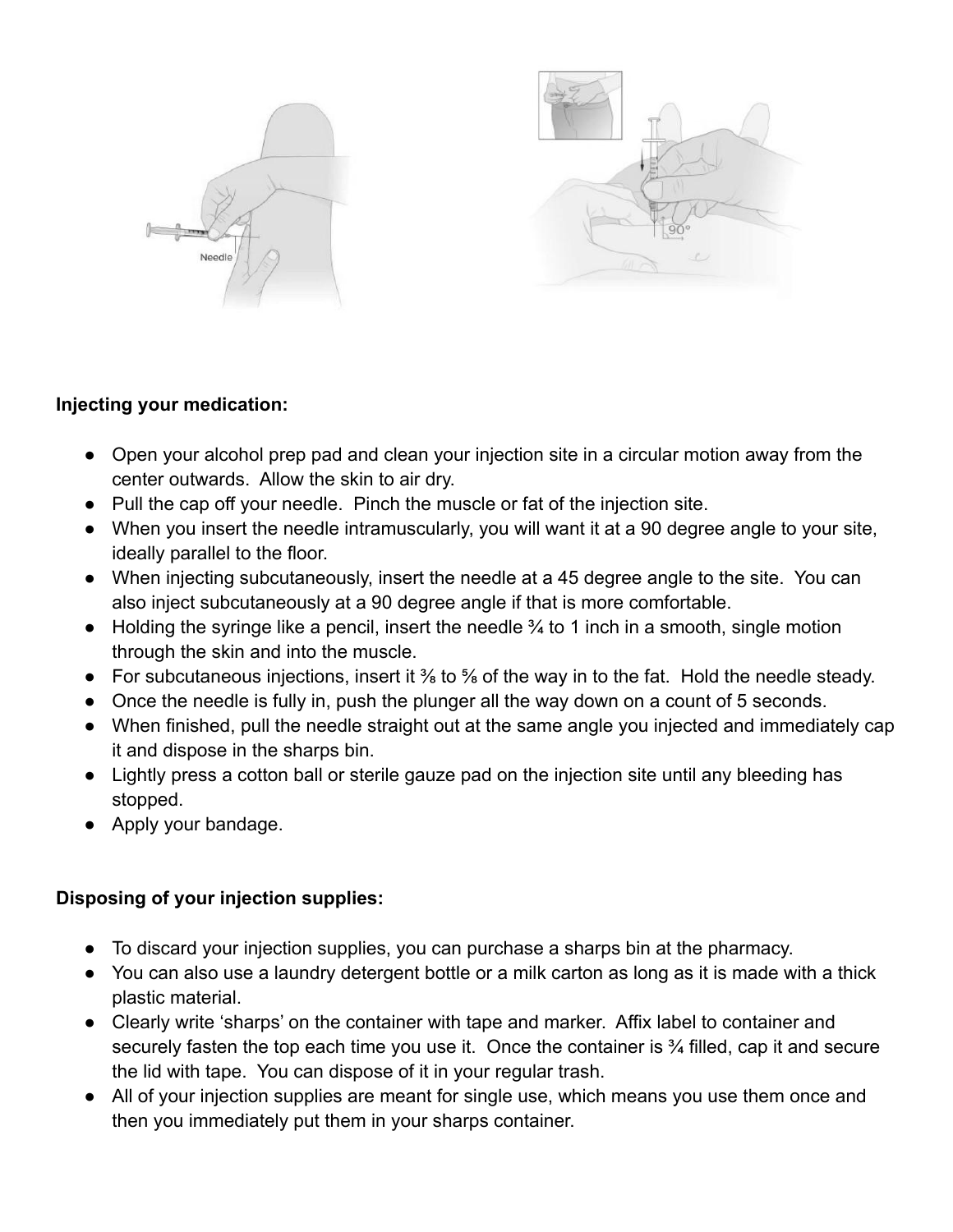# **Injection tips:**

- Make this process your own! Some people listen to music or have special setup kits, some people light aromatherapy candles or ask for a loved one to be in the room with them. A comfortable environment can make injections much easier.
- Storage and organization is helpful to make sure all your supplies are in order. [Stealth Bros.](https://www.stealthbrosco.com/) makes dopp kit containers and you can also find a portable hard case kit from [Transguy](https://transguysupply.com/products/ftm-testosterone-kit) [Supply.](https://transguysupply.com/products/ftm-testosterone-kit)
- Relax and keep your muscles warm; being tense means the injection is more likely to be painful.
- Use your dominant hand to inject on the opposite side for your first time.
- Make sure your feet are flat on the ground if injecting into the thigh.
- Rotate your injection sites weekly.
- Make sure to shake your medication well and keep at room temperature to prevent crystallization and help check for contaminants
- Never use medication that has expired or looks contaminated.
- Never forget hygiene at any step of the process; it helps prevent infection.
- Needle sizes are measured in gauges. The smaller the number for the gauge, the thicker the diameter of the needle. For example, a 21 gauge needle is thicker than a 26 gauge needle. Intramuscular needles will be thicker than subcutaneous needles.
- Never let your needles touch any surfaces and keep the caps on until you are about to draw or inject.
- Never let go of the vial during air insertion and drawing up medication.
- The needle can be inserted more quickly with a darting action or slowly, depending on your level of comfort
- For intramuscular injections, you may feel some burning, tingling, or pressure as your medication enters your muscle. You also may feel a bit of soreness or mild swelling for a few days at the injection site.
- Some medications are suspended in a thick oil, so make sure they are at room temperature to make the oil more comfortable to inject.
- If you develop signs of infection such as a fever above 101 degrees Fahrenheit or see redness or drainage from injection site, call a medical professional.
- Some people can be allergic to the oil suspension for Testosterone, with Testosterone Cypionate suspended in Cottonseed Oil and Testosterone Enanthate suspended in Sesame Oil.
- Never dispose of sharps containers in recycling, only trash or a medical facility that accepts sharps containers.